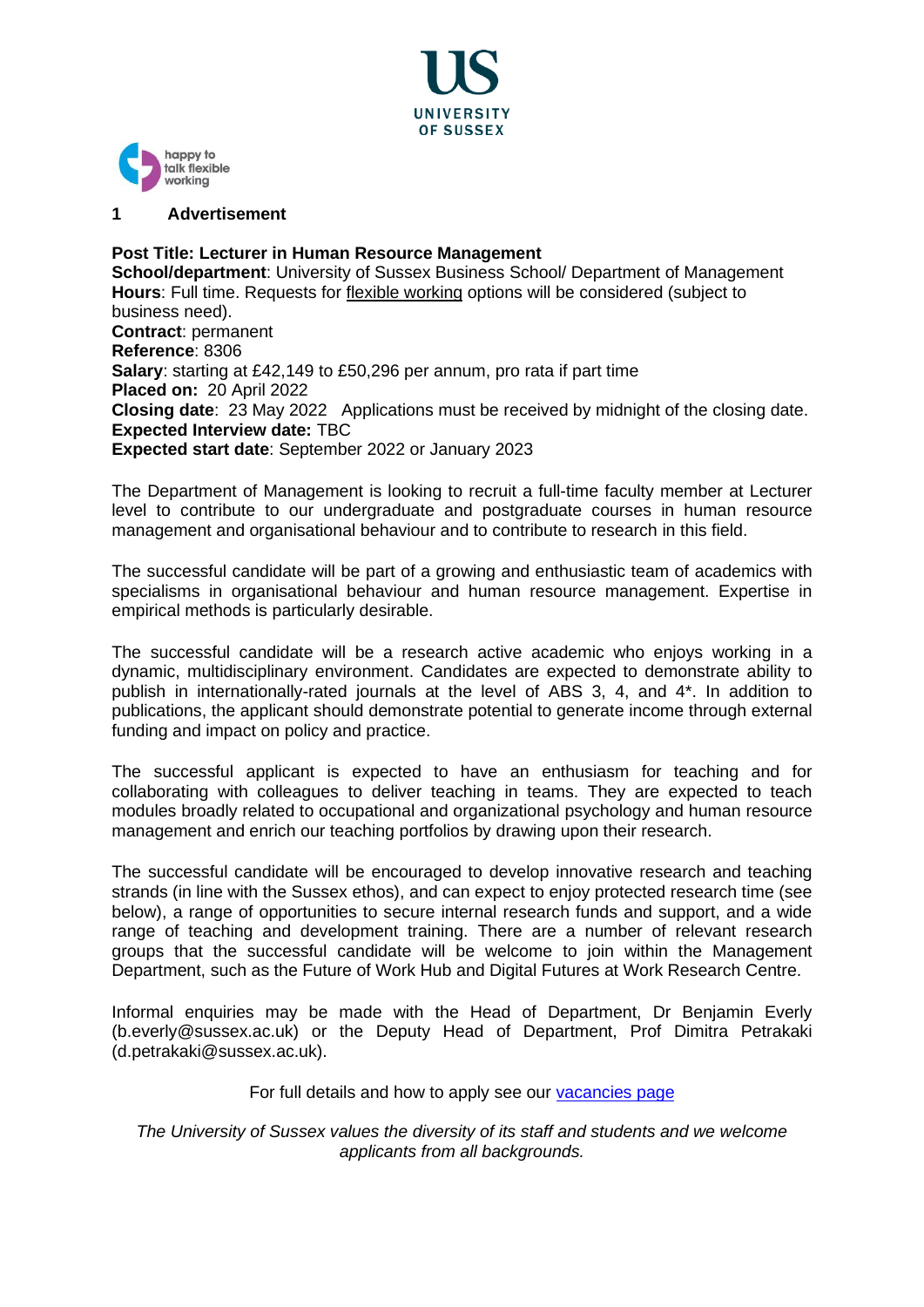# **2. The School / Division**

As the University of Sussex celebrates its 60th anniversary, join our award winning, accredited, top ranking Business School. From strategy and marketing to management, accounting and finance to economics, sustainability to science and technology policy, the University of Sussex Business School innovates and leads in research, teaching and career development.

The Business School has a strong international reputation and is both EQUIS and AMBA accredited. We are ranked 13th in the UK for Business and Economics (Times Higher Education World University Rankings 2022) and second in the UK for research income (CABS). Our research output is world leading and we have excellent graduate employability outcomes.

We subscribe to the Principles of Responsible Education Management which support the United Nations Sustainable Development Goals. The School comprises five departments: Accounting and Finance, Economics; Management; Marketing and Strategy, and SPRU (Science Policy Research Unit). Find out more about us [online.](https://www.sussex.ac.uk/business-school/)

### **3. Job Description**

Job Description for the post of: **Lecturer in Human Resource Management**

#### **Department: Management**

#### **Section/Unit/School: University of Sussex Business School**

**Location: Falmer, Brighton**

**Grade: 8**

- **Responsible to:** Head of Department/Dean of the University of Sussex Business School
- **Key contacts:** Students, other members of Faculty within the School and University, School Officers, academics in the field in other institutions.
- **Role Description** Lecturer B is a career-grade teaching and research position. Post-holders will be expected to take full responsibility for the design, management and delivery of their own teaching, be able to demonstrate an established research portfolio, and a growing reputation in their field of study. They will also be expected to provide support and guidance to less experienced members of staff

# **PRINCIPAL ACCOUNTABILITIES**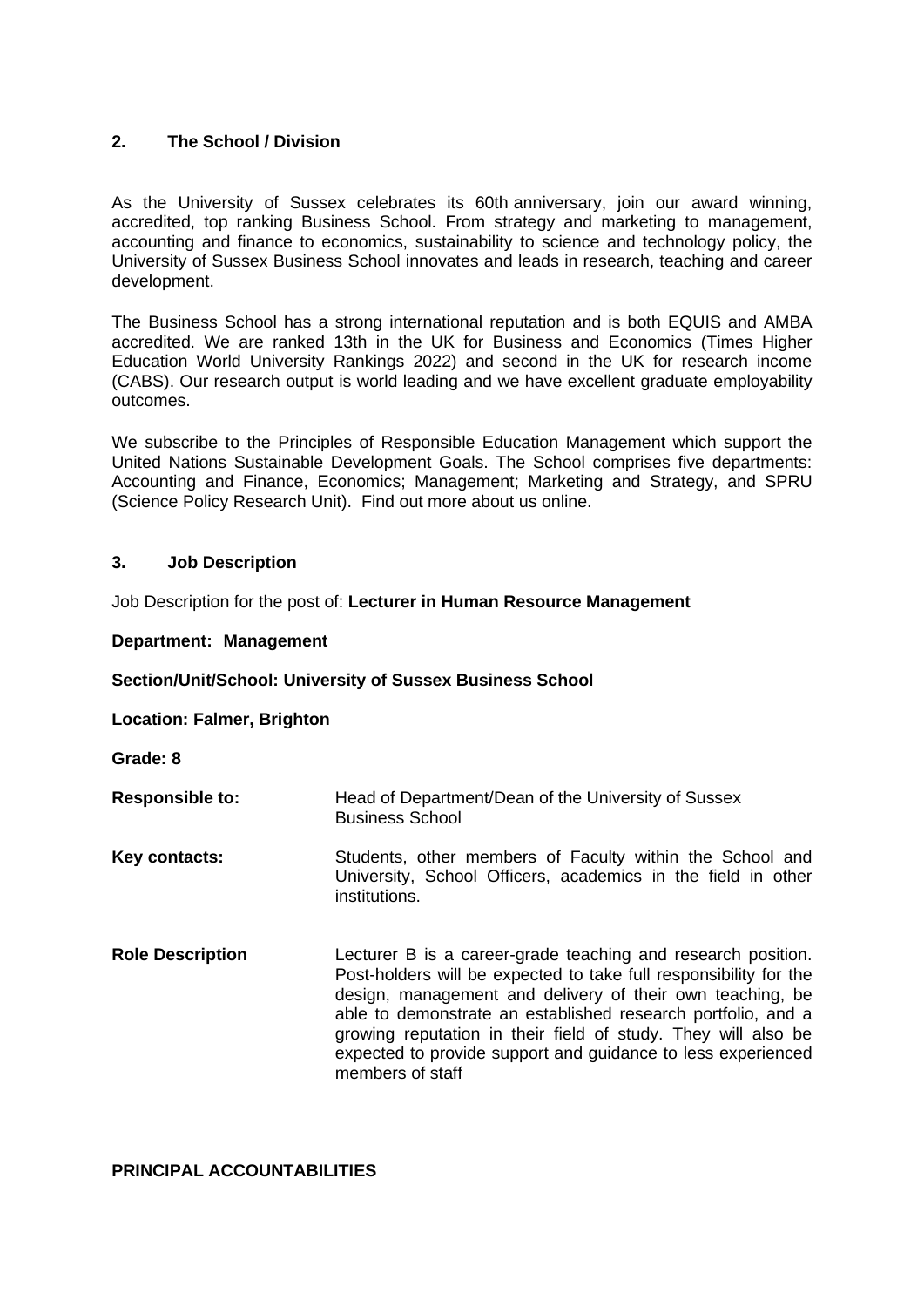- 1. To design and deliver high-quality teaching programmes that are attractive to students.
- 2. To engage in individual and collaborative research activity resulting in high-quality publications to be submitted to the REF at acceptable levels of volume and academic excellence, and to obtain research funding and/or knowledge exchange income as appropriate to the discipline.
- 3. To contribute fully to the School and University by playing a significant role in working groups, committees, and other School and University activities.

# **KEY RESPONSIBILITIES**

### **1. Teaching & Student Support**

- 1.1 Engage in the planning, delivery and assessment of innovative high-quality undergraduate and postgraduate teaching, in liaison with the relevant programme and course convenors.
- 1.2 Identify, design, develop and manage new curriculum proposals that are attractive to students.
- 1.3 Develop high-quality inclusive teaching materials, methods and approaches, take responsibility for their quality, and ensure that they meet defined learning objectives.
- 1.4 Ensure that teaching materials remain up-to-date and relevant, incorporating advances in the subject area into the course of study, and utilising appropriate technology.
- 1.5 Set, mark, and assess coursework and examinations; select appropriate assessment instruments and assessment criteria, and provide constructive and comprehensive feedback to students.
- 1.6 Undertake continuous professional development to maintain an understanding of appropriate pedagogy in the subject area.
- 1.7 Supervise the work of undergraduate and taught postgraduate students, providing advice on study skills.
- 1.8 Contribute to the accreditation of courses and quality-control processes.
- 1.9 Undertake and complete administrative duties required in the professional delivery of teaching.
- 1.10 Undertake academic advising duties, and provide first-line support for sensitive issues, referring on as appropriate to services providing further assistance.
- 1.11 Adopt an approachable and accessible attitude towards students, offering office hours, informal advice etc.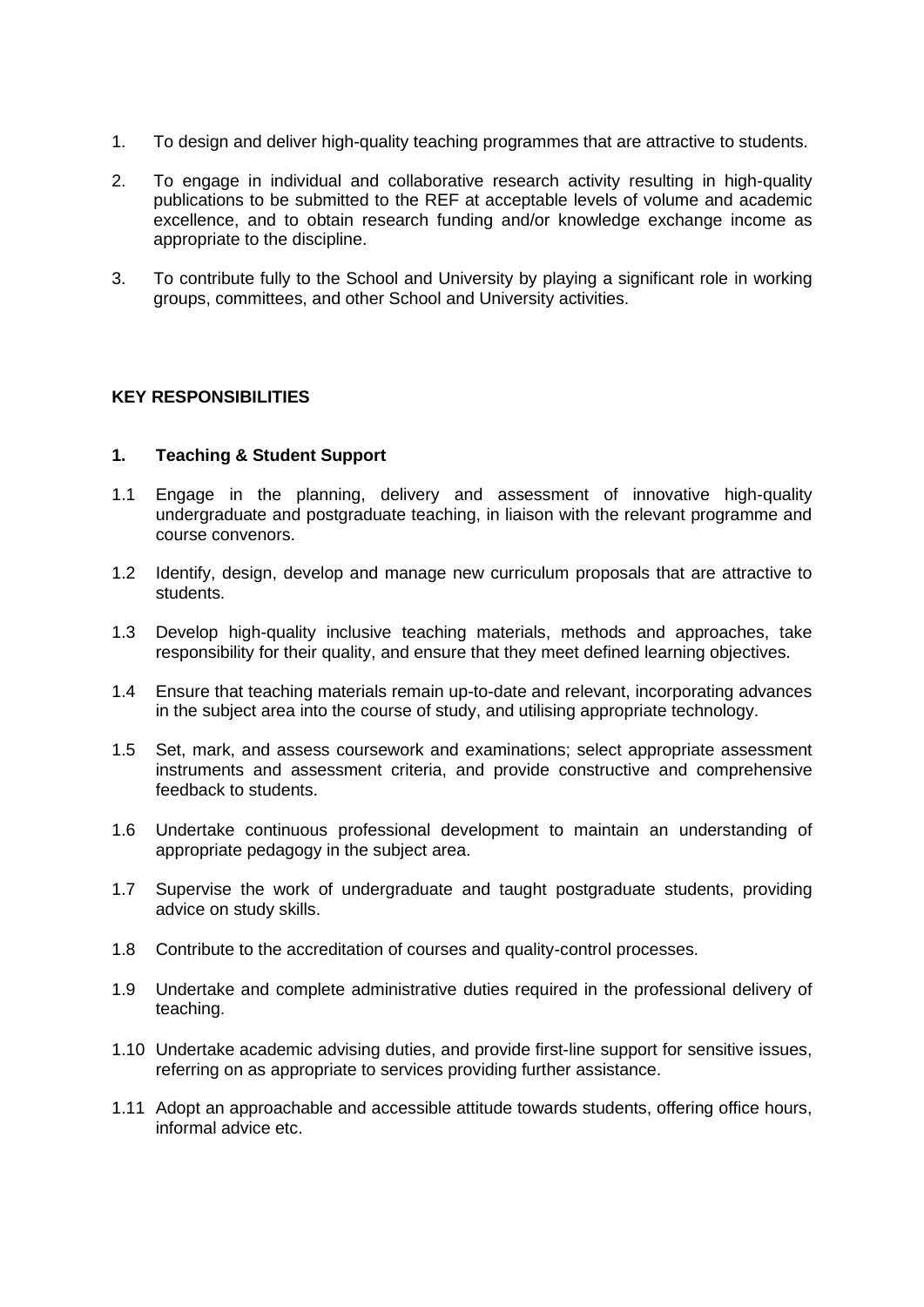### **2. Research, Scholarship & Enterprise**

- 2.1 Contribute to School research strategy and themes.
- 2.2 Develop research objectives and proposals for own or joint research.
- 2.3 Conduct research projects individually and in collaboration with others.
- 2.4 Assess, interpret and evaluate outcomes of research, and develop ideas for their application.
- 2.5 Produce high-quality research outputs that have impact in the field, for publication in monographs or recognised high-quality journals, or performance/exhibition, as appropriate, and contribute to the School's REF submission at acceptable levels of volume and academic excellence.
- 2.6 Lead small research projects and/or identified parts of a larger project, including supervising the work of others and managing or monitoring a research budget, if appropriate.
- 2.7 Make presentations at conferences, or exhibit work in other appropriate events, and identify ways to disseminate research outputs informally via the internet, the media, and other forms of public engagement.
- 2.8 Identify sources of funding and secure or contribute to the process of securing bids.
- 2.9 Identify and secure opportunities for enterprise activity, knowledge exchange income and/or consultancy.
- 2.10 Actively build internal and external contacts, and play a key role in internal networks and relevant external networks in order to, for example, identify sources of funding, secure student placements, and build relationships for future activities.
- 2.11 Supervise doctoral students as part of a supervision team.
- 2.12 Contribute to a relevant national professional body or recognised events.
- 2.13 Continually update knowledge and understanding in field or specialism, and engage in continuous professional development.
- 2.14 Conduct risk assessments, and take responsibility for the health and safety of others, if required.

# **3. Contribution to School & University**

- 3.1 Attend and contribute to School meetings.
- 3.2 Engage in activities beyond day-to-day teaching duties, for example Admissions Days.
- 3.3 Assist with undergraduate and postgraduate recruitment.
- 3.4 Play a key role in School or University working groups or committees, as required.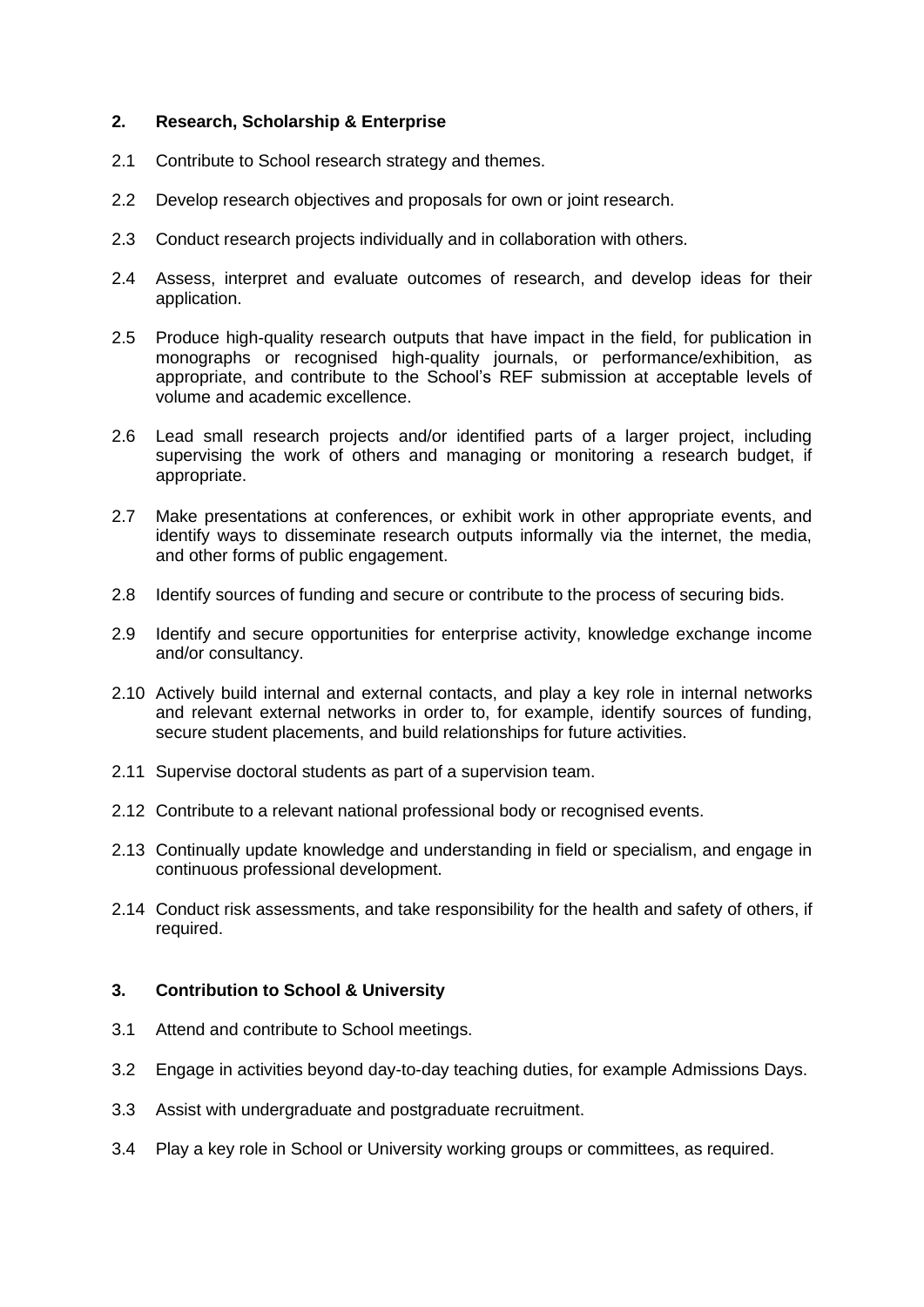- 3.5 Advise and provide support to less experienced colleagues.
- 3.6 Undertake additional administrative duties, as required by the Head of School.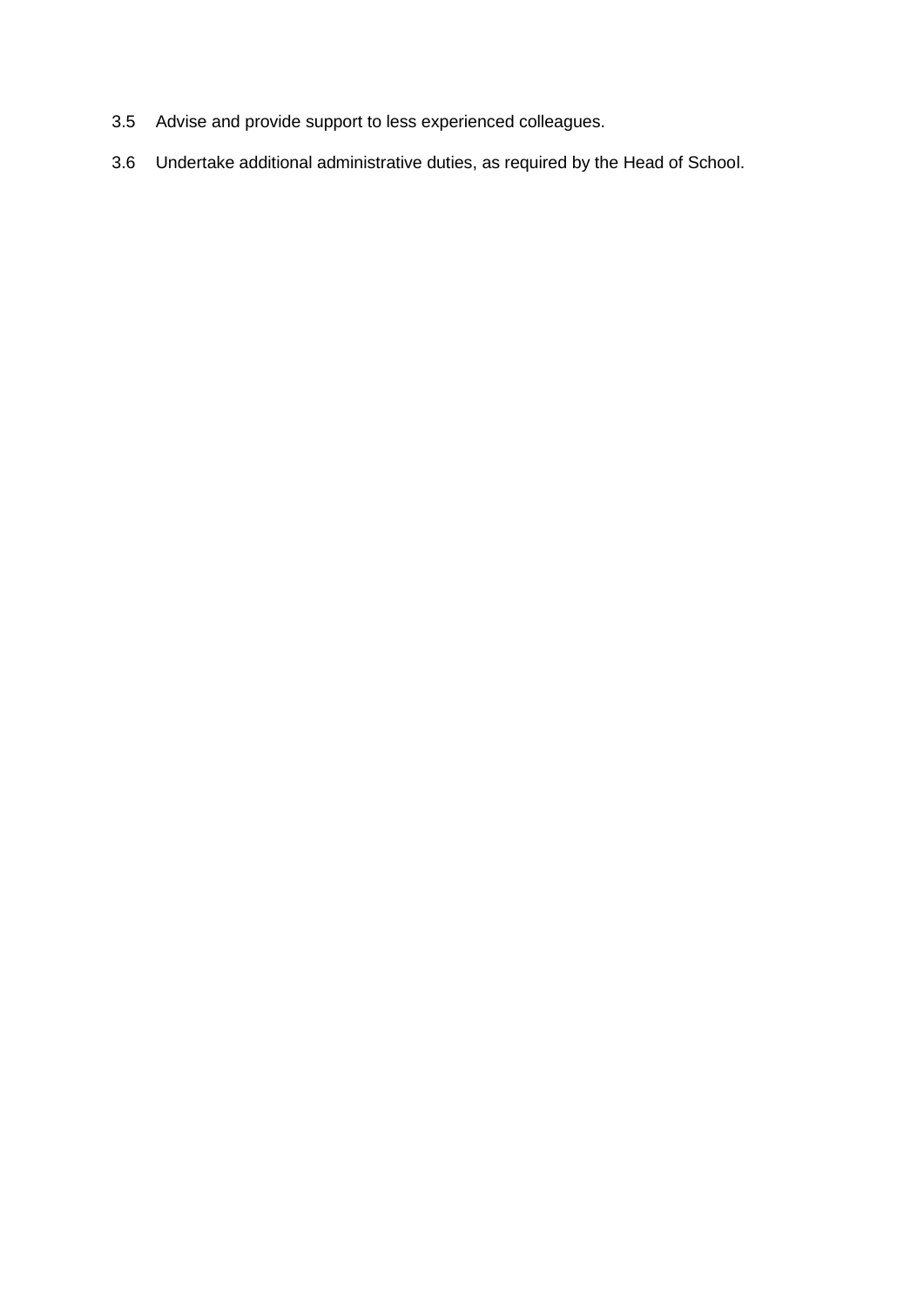# **INDICATIVE PERFORMANCE CRITERIA**

- A record of development of new modules/groups of modules, course or significant components of schemes of study or CPD courses.
- Proven and sustained track record of successful teaching at the levels appropriate for the post.
- A high standard of teaching performance as judged by standard evaluation methods.
- Evidence of using feedback information from a range of sources to improve the student experience.
- Evidence of using knowledge arising from research and scholarship to enhance teaching and curriculum development.
- Evidence of engagement in advising students and proactively responding to student problems.
- Regular published output of original research at international level (refereed journal papers, monographs, book chapters, text-books).
- Other evidence of original research contributions to the field, such as through invited conference contributions, membership of editorial panels etc.
- Evidence of successful postgraduate masters and doctoral research supervision i.e. to completion.
- Sustained success in obtaining competitively awarded research grants and contracts, and knowledge exchange income.
- **EXED** Involvement in the creation, transfer and use of the results of research through a range of knowledge exchange activities.
- Success in transferring research results to commercial, professional, public sector or other practical use.
- Evidence of contributions to a relevant national professional body or recognised event.